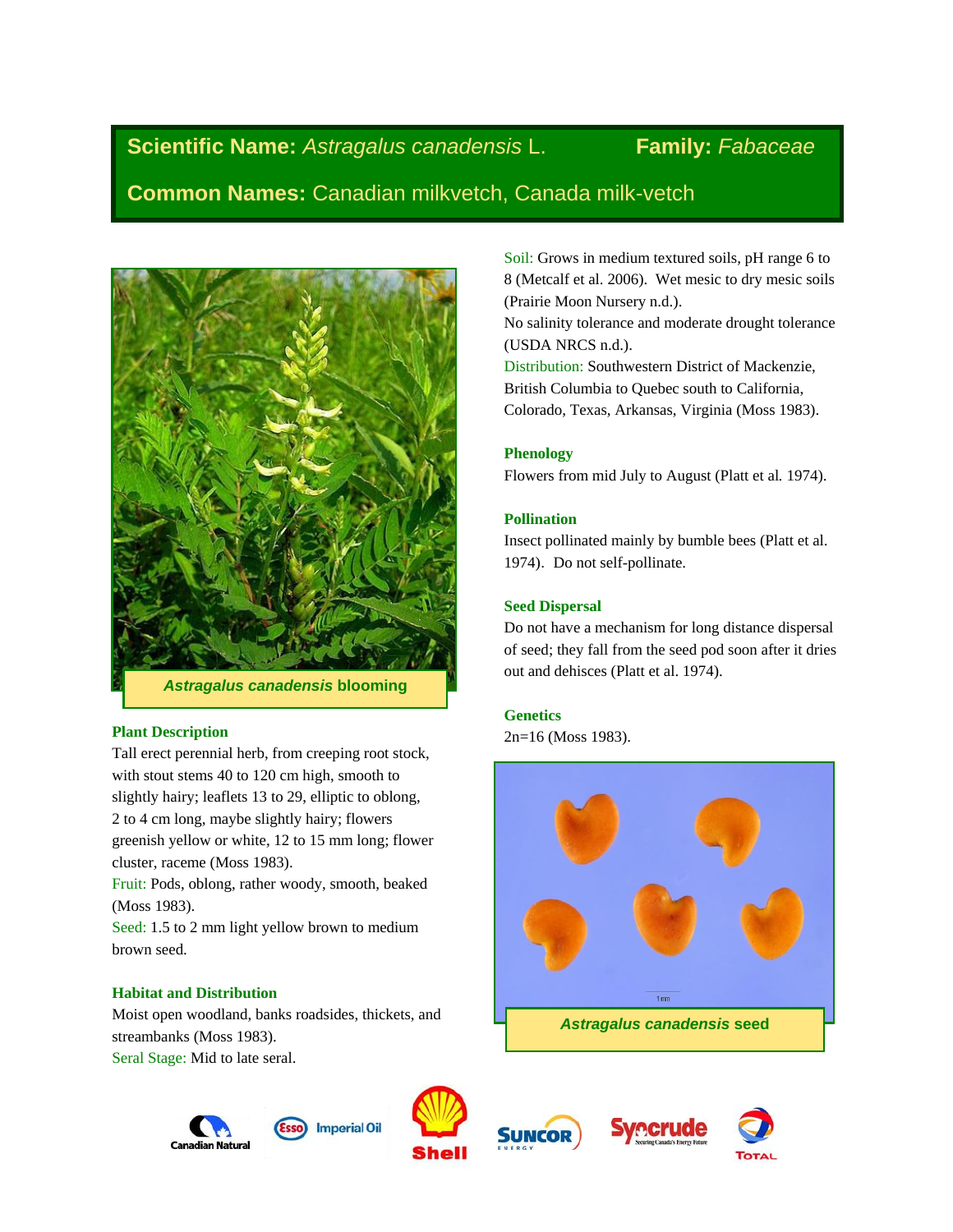#### **Symbiosis**

Rhizobium bacteria associate with all legume species. *A. canadensis* has been found to be associated with *Mesorhizobium huakuii* in Iowa and Minnesota (Metcalf et al. 2006). The commercial strain of rhizobia recommended by Rhizobium Research Laboratory to inoculate *A. canadensis* is UMR6355 (Graham 2005).

#### **Seed Processing**

Collection: Cut and bag, then hang or spread to dry. Seed Weight: Around 600 seeds/g or 1.67 g/1,000 seeds (USDA NRCS n.d.). Harvest Dates: All through September (Pleasant Valley Conservancy n.d.). Expect the first significant harvest to be in the second year of growth (based on

related species). Cleaning: Break open pods, screen seeds to remove

any remaining chaff. Storage Behaviour: Orthodox; seeds should be dried prior to storage (Royal Botanic Gardens Kew 2008). Storage: Long term storage under IPGRI standard conditions (Royal Botanic Gardens Kew 2008). Longevity: Oldest seed is 15 years old with germination rates that drop from 100% to 90% (Royal Botanic Gardens Kew 2008).

#### **Propagation**

Natural Regeneration: By seed and rhizomes; plants can live 3 to 4 years (USDA NRCS n.d.). Germination: Germination can be slow but is usually within four to nine weeks if the seeds are sown fresh (USDA NRCS n.d.). Sorensen and Holden (1974) found that germination of seed increased from 8% to 89% in 12 days after being scarified by lightly rubbing with sand paper.

Pre-treatment: Seeds should be pre-soaked for twenty-four hours in hot water before sowing (USDA NRCS n.d.).

Seed should be mechanically scarified to break dormancy due to hard seed coat and for best results inoculate seed with species-specific rhizobium (USDA NRCS n.d.).





**Imperial Oil** 

Direct Seeding: Plant seed at a depth of 1 to 2 cm into a firm seedbed. A legume box of a grass seed drill can be used (USDA NRCS n.d.). Seed can also be broadcast and covered by harrowing lightly (USDA NRCS n.d.).

Planting Density: No literature found. Seed Rate: Planting 0.011 to 0.028  $g/m^2$  pure live seed as part of a mix should produce adequate densities. Along stream bank corridors 0.11 to  $0.22$  g/m<sup>2</sup> pure live seed is recommended (USDA NRCS n.d.).

Vegetative Propagation: No literature found. Micro-propagation: No literature found. Greenhouse Production: Seeds should be sown in a cold frame as soon as they are ripe. When they are large enough to handle, place the seedlings into individual pots and grow them in the greenhouse for their first winter. Plant in spring or early summer (USDA NRCS n.d.).

#### **Aboriginal/Food Uses**

Food: The Blackfoot gathered them in the spring; *A. canadensis* was used in broths (USDA NRCS n.d.).

Medicinal: The root is analgesic and antihemorrhagic and can be chewed or used as a tea to treat chest and back pains, coughs and spiting up of blood (USDA NRCS n.d.).

#### **Wildlife/Forage Usage**

Wildlife: Attracts hummingbirds, bees and butterflies (Prairie Moon Nursery n.d.). Palatable to deer (USDA NRCS n.d.). Livestock: Palatable to livestock (USDA NRCS n.d.). Grazing Response: No literature found.

#### **Reclamation Potential**

Useful for erosion control (USDA NRCS n.d.).

## **Notes**

Seeds are often predated on by buchid beetles making collection of viable seed difficult (Iowa Department of Natural Resources 2011).